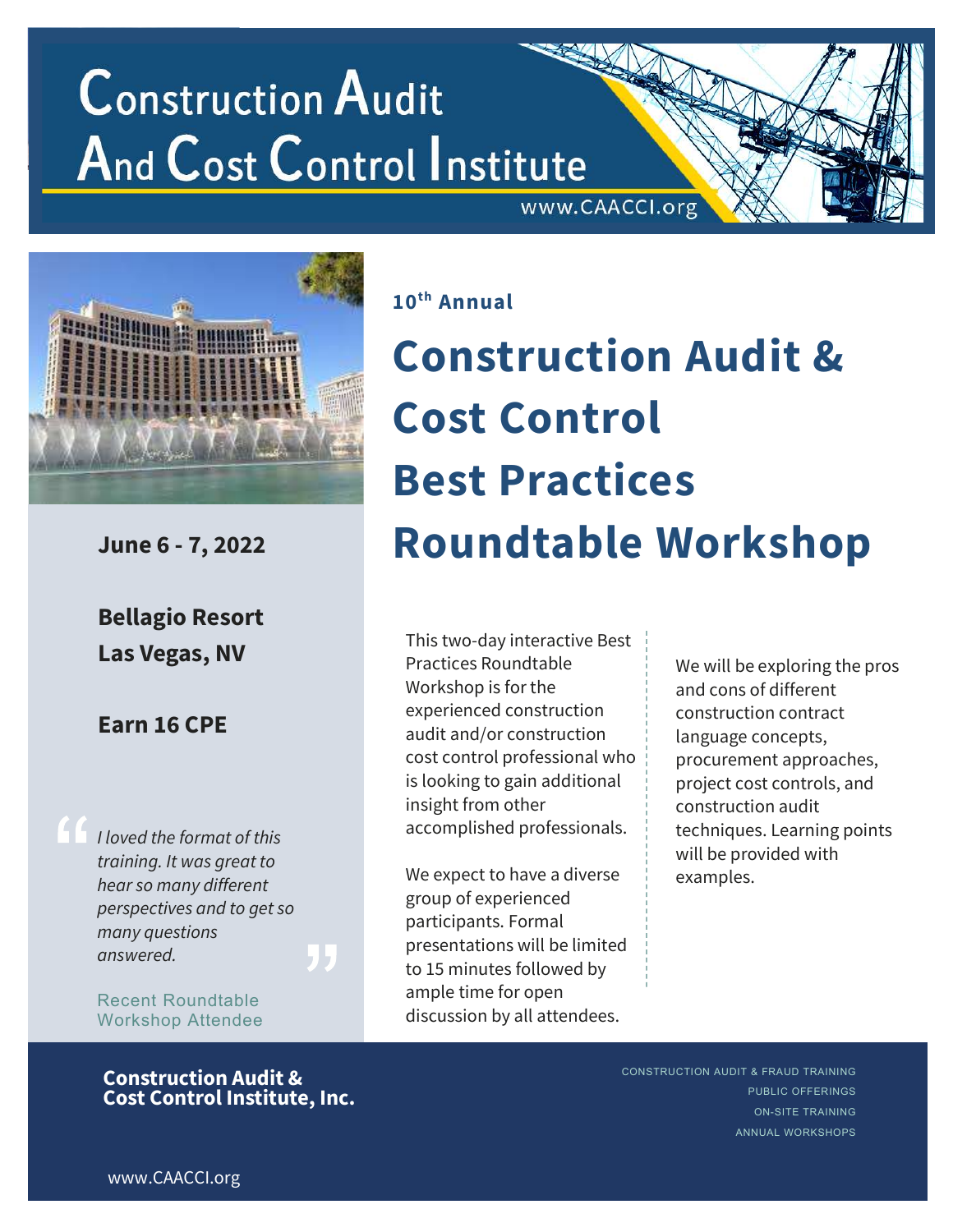Owner organization representatives who are responsible for oversight of construction contract activity including:

- Construction Audit Consultants
- Internal Audit Professionals
- CFO's
- Cost Engineers
- Attorneys
- Construction and Engineering Department Representatives
- Facilities Management Department Representatives
- Procurement Department

### Who Can Benefit Sample of Scheduled Guest Speakers:



Vince Chapman - VP Audit & Contract Services **HPM, LLC** 

With over 37 years in the construction and construction auditing field, Vince has audited projects in every major city in the USA and also worked on numerous<br>projects in Canada, Mexico, Africa, and the Caribbean. He provides services to virtually all private industry segments.





#### Antonio has over 20 years of experience in construction management, construction

Antonio Fratangelo - Principal, Contract Services

auditing and project management. He is a principal in HPM's audit and contract service division. He is also a co-founder of JA Cost Engineers and Advisors, Inc., an advisory firm that provides services for construction, development and capital improvement projects.



HPM, LLC

Marc Gravely founded and leads Gravely Attorneys and Counselors, a construction<br>defect and insurance claims law firm working throughout Texas. As counsel of record for hundreds of property owners' and policyholders' legal claims over the past decade, Marc represents Texas businesses and governmental entities.



Kevin Jensen - Development Division Controller **City Creek Reserve Inc.** 

Kevin Jensen is a Division Controller with City Creek Reserve where he has worked for 14 years managing finances for a wide range of developer-owned projects across the country including retail, office, industrial and residential. His construction finance experience includes all aspects of accounting, auditing, contract compliance and project controls for these projects from project inception to final closeout.



#### Marvin Johnson - Sr. Project Manager **Construction Management Partners, LLC**

Marvin has amassed 35 years of construction management experience. His senior project management, operations, and construction audit expertise has contributed to the placement of over \$3 billion of construction in the St. Louis metropolitan area and the surrounding Midwest and Southeast Regional markets.



#### **Jim Miller** - Senior Manager **Baker Tilly Virchow Krause, LLP**

Baker Tilly Senior Manager, Jim Miller, has more than 30 years of construction experience, both in construction company operations management and construction consulting - nationally and internationally. His role specifically focuses on risk advisory, construction auditing and dispute resolution.



Patrick Reiser- Senior Cost Manager Axias Inc.

At Axias, Patrick collaborates with architects, engineers and owners to effectively manage \$20 million of capital and tenant improvements from start to finish. Before joining Axias in 2020, his experience included designer, cost estimator and construction manager.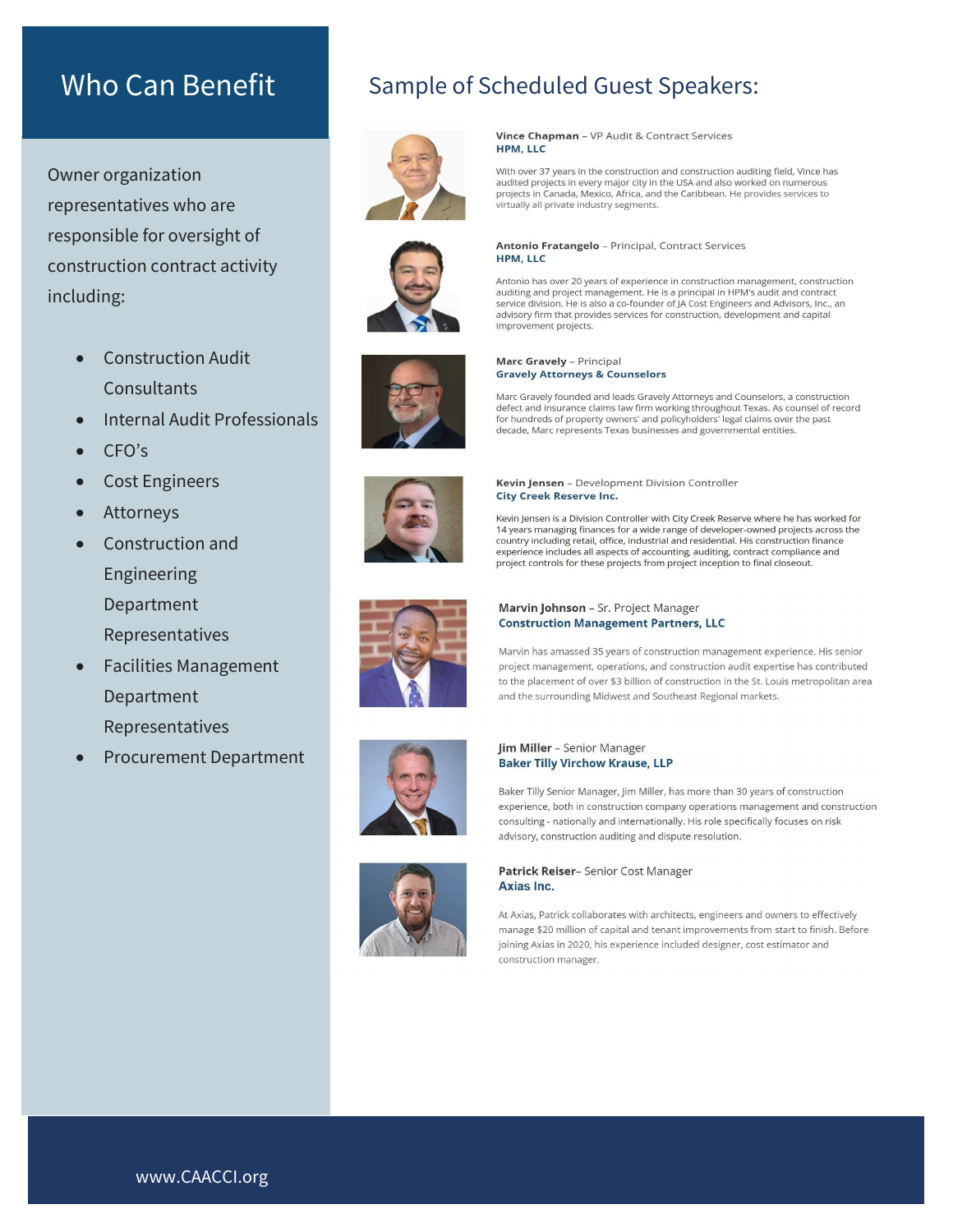#### Informal Networking Opportunities Included

- Breakfast will be provided each morning of the seminar
- Mid-Morning and Mid-Afternoon refreshment breaks
- Lunch will be provided for the group both days of the Workshop
- Networking Reception Monday 5:00 – 6:00 pm











## Construction Audit & Cost Control Institute, Inc.

Rich Townsend is President of the Construction Audit & Cost Control Institute, Inc. and Principal of the consulting firm R. L. Townsend & Associates, LLC, which provides construction audit and construction cost control consulting services to Owners.



John Wisz - Founder & Principal Wiszco, LLC

John is the founder and Principal of WiszCo, LLC., a firm that specializes in providing financial consulting services to the construction industry. Since 1986, John has managed, directed, and performed a wide variety of contract compliance audits relating to design and construction contracts.



#### Henry Woods - Manager, Advisory Services Armanino LLP

Henry is a Manager in Advisory Services for Armanino. He is responsible for construction audit and risk management auditing. Henry has over 25 years of experience in construction and program management, developing and implementing cost controls, safety management, and risk management strategies.



Vince Yauger - Associate Vice President **Broaddus & Associates** 

Mr. Yauger has 41-years of experience in the construction industry, working as a program and project manager for both private industry and the government sector. His construction experience covers a broad spectrum of building types, ranging from small residences to multi-million-dollar high-rise projects, airport terminals, correctional facilities, and higher education projects of all types.



Construction Audit & Cost Control Institute (CAACCI) is registered with the National Association of State Boards of Accountancy (NASBA), as a sponsor of continuing professional education on the National Registry of CPE Sponsors. State boards of accountancy have final authority on the acceptance of individual courses for CPE credit. Complaints regarding registered sponsors may be submitted to the National Registry of CPE Sponsors through its website: www.nasbaregistry.org

# Networking<br>
Metworking<br>
Metworking<br>
Mether Rubert Rubel-Chief Internal Audit Officer

industries worldwide.

Debbie Townsend - President R. L. Townsend & Associates, LLC

Dallas Independent School District

Robert is a proficient audit and compliance leader with extensive experience in risk management, financial reporting, healthcare operations, auditing, and federal compliance. He has designed and implemented new processes to build successful teams and drive leading internal audit and compliance practices.

construction projects ranging from \$5 million to over \$10 billion in a variety of

Since 2012, Debbie Townsend has served as President of the construction audit consulting firm R. L. Townsend & Associates, LLC. She joined the firm in 1997 and since 2008 she has been responsible for managing and directing the majority of the